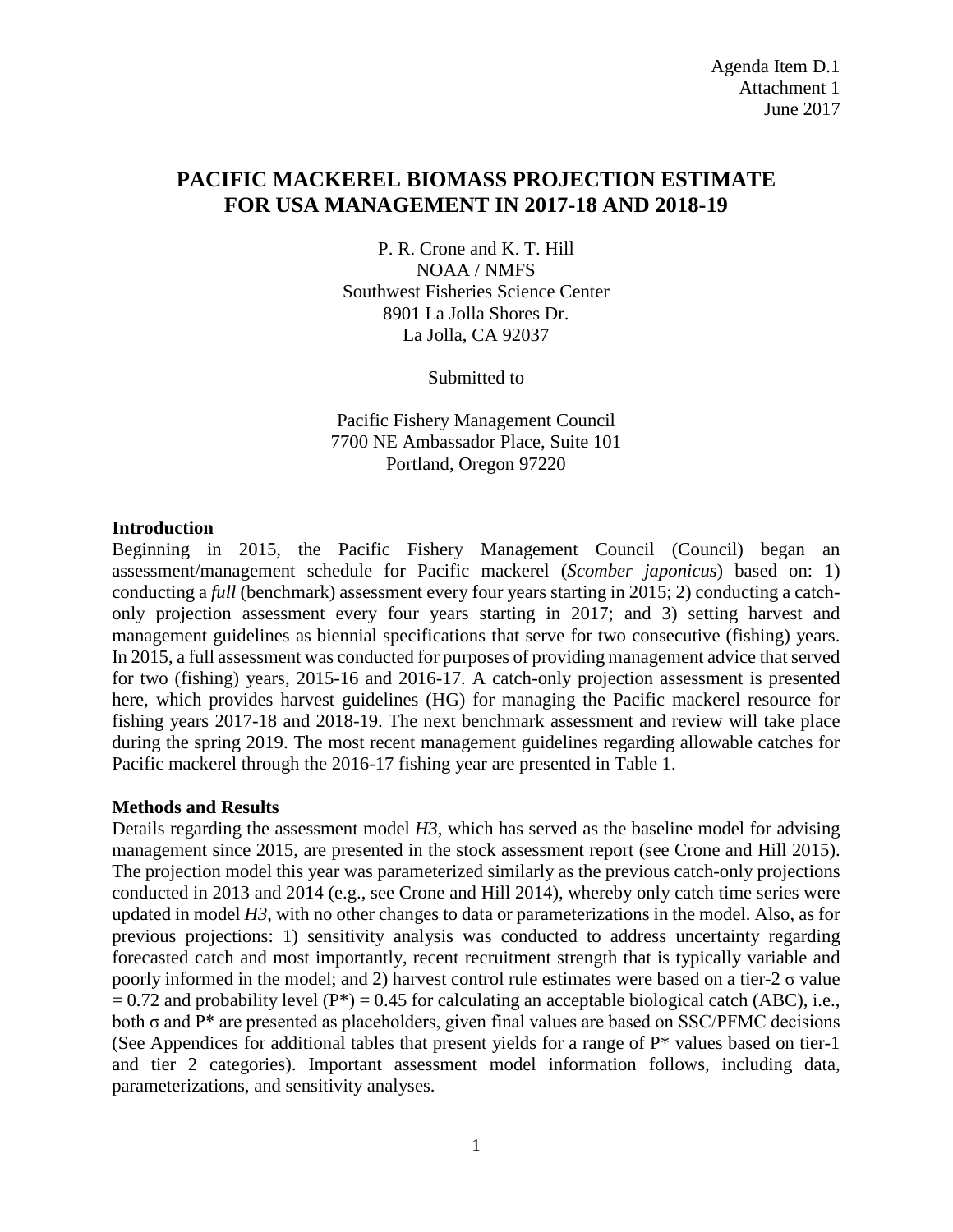- Recent Pacific mackerel landings (catch) are presented in Table 2. See footnotes for particular catch estimates.
- No other data or parameterizations were changed in the baseline model, including no changes to the underlying stock-recruitment relationship (e.g., estimates of virgin recruitment, steepness, and recruitment deviations), growth estimates, natural mortality assumptions, selectivity parameterizations, etc.
- Sensitivity analyses.
	- o As performed in past projection analyses, estimated biomass and derived management quantities were robust to alternative catch time series assumed in the model. This sensitivity analysis was conducted to evaluate how uncertainty in predicting future catches affects estimated management quantities (metrics such as OFL, ABC, and HG) from the projection model. Model scenarios assuming both reduced and increased levels for forecasted catch had relatively little influence on estimates of abundance and associated stock status, primarily given that landings have remained at low levels over an extended timeframe.
		- $\triangleright$  For example, using average catches (2014-16) instead of the HG associated with USA commercial fisheries had a minor impact on management metrics and only for the  $2<sup>nd</sup>$ year of the projection period, e.g., roughly, 15% increase in yields for fishing year 2018-19.
		- $\triangleright$  Increasing forecasted landings also had little impact on management quantities and only for the  $2<sup>nd</sup>$  year of the projection period, e.g., doubling expected landings in the future (which would reflect an extreme case) resulted in roughly 20% reduction in yields for fishing year 2018-19.
		- Finally, note that uncertainty surrounding future catches of Pacific mackerel is largely related to Mexico's contribution to the overall landings in very recent years, with more certainty associated with predicting landings for USA fisheries (at least in the shortterm).
	- o Derived management quantities were sensitive to alternative assumptions regarding recent recruitment success, which resulted in differences in estimated stock biomass (age 1+ fish, mt) time series used for advising management (Table 3 and Figure 1).
		- $\triangleright$  In addition to the default projection for the baseline model, two alternative recruitment scenarios were evaluated, including assuming forecasted recruitment was equal to: 1) recent 3-yr average recruitment (2012-14); and historical 3-yr (continuous low) average recruitment (1997-99). See Figure 2 for magnitude of recent vs. historical (low) 3-yr running average for estimated recruitment.
		- $\triangleright$  Alternative recruitment (age-0 fish) scenarios were implemented internally in the model via adjusting forecast recruitment deviations in an iterative manner over a series of model runs for the projection period. This method of evaluating future recruitment success in an integrated population dynamics model produces results that better reflect the assumptions and parameterizations of the baseline model (i.e., more internally consistent) than fixing recruitment external to the model via adjustments to the estimated numberat-age matrix generated from the model and subsequently, manually implementing fixed levels of both natural (*M*) and fishing mortality (*F*) over time. Both the internal and external methods for evaluating different assumptions regarding future recruitment success resulted in generally similar estimates of important management quantities. Finally, only the external method was conducted in past projections.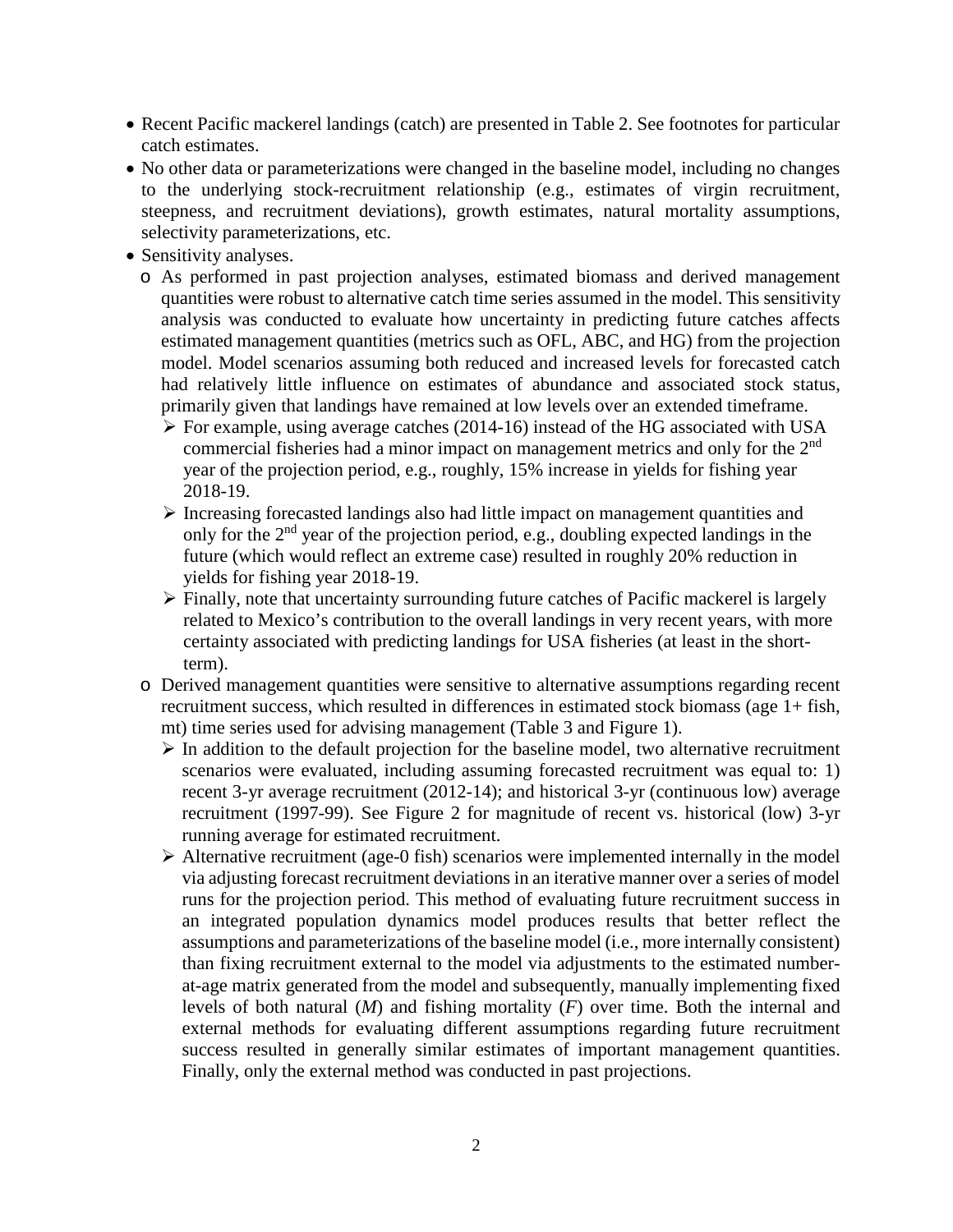$\triangleright$  Estimated stock biomass (age-1+ fish, mt) and recruitment (age-0 fish, 1,000s) time series associated with the three recruitment scenarios are presented in Figures 1 and 2, respectively.

### **References**

- Crone, P. R., and K. T. Hill. 2014. Pacific mackerel biomass projection estimate for USA management (2014-15). Pacific Fishery Management Council, 7700 NE Ambassador Place, Suite 101, Portland, OR, 97220. Agenda Item G.2.b, Projection Estimate Report, June 2014. 3 p. [http://www.pcouncil.org/wp](http://www.pcouncil.org/wp-content/uploads/G2b_Pmack_ProjectnEst_JUNE2014BB.pdf)[content/uploads/G2b\\_Pmack\\_ProjectnEst\\_JUNE2014BB.pdf](http://www.pcouncil.org/wp-content/uploads/G2b_Pmack_ProjectnEst_JUNE2014BB.pdf)
- Crone, P.R., and K.T. Hill. 2015. Pacific mackerel (*Scomber japonicus*) stock assessment for USA management in the 2015-16 fishing year. Pacific Fishery Management Council, 7700 NE Ambassador Place, Suite 101, Portland, Oregon, 97220. 131 p. [http://www.pcouncil.org/wp-content/uploads/2015/05/G2a\\_PMackerel\\_Assmt\\_Full\\_E-](http://www.pcouncil.org/wp-content/uploads/2015/05/G2a_PMackerel_Assmt_Full_E-Only_JUN2015BB.pdf)[Only\\_JUN2015BB.pdf](http://www.pcouncil.org/wp-content/uploads/2015/05/G2a_PMackerel_Assmt_Full_E-Only_JUN2015BB.pdf)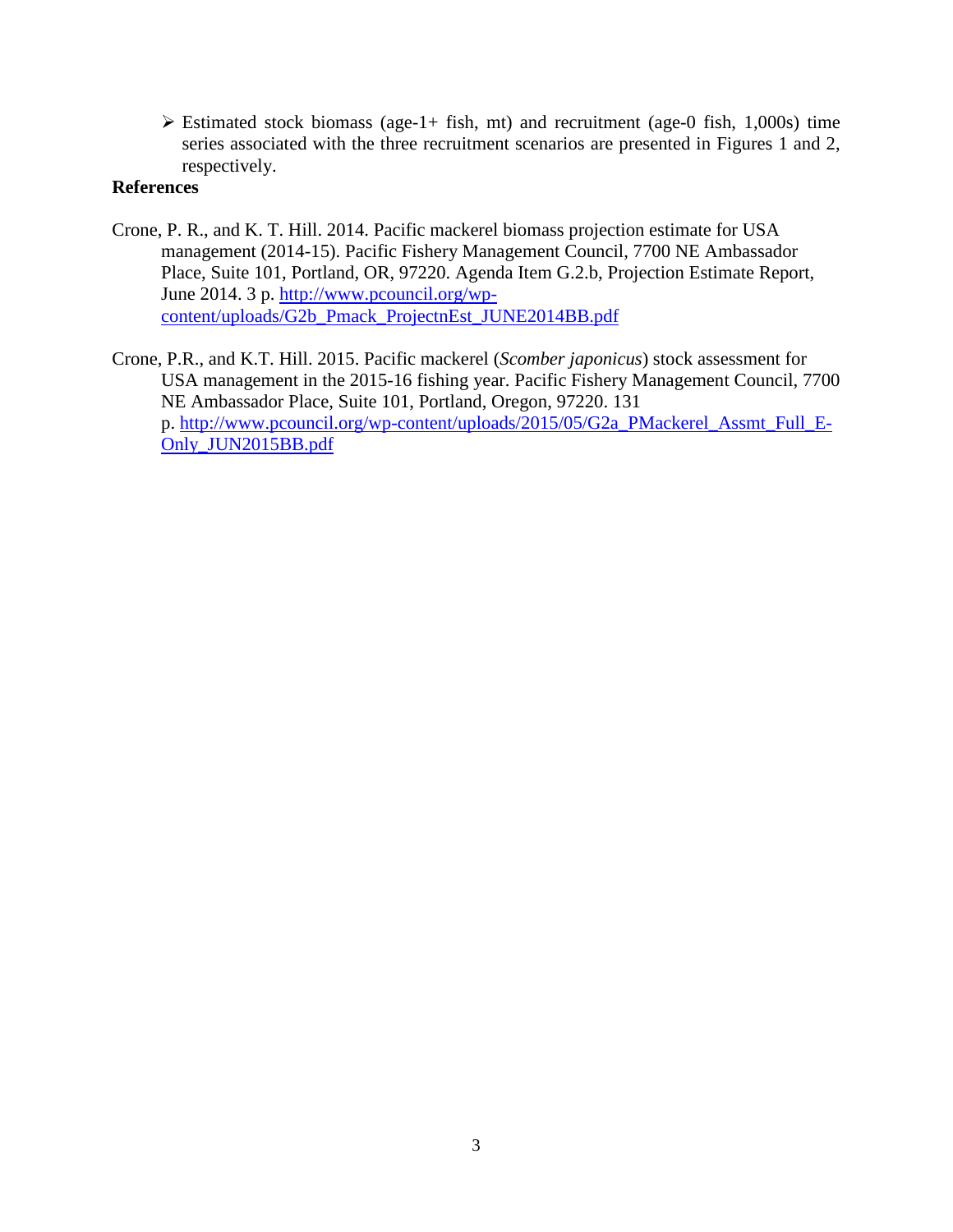**Table 1.** Pacific mackerel harvest specifications for fishing years 2015-16 and 2016-17, which are based on the most recent SSC/PFMC deliberations conducted in June 2015. Acronyms follow: OFL is overfishing limit; ABC<sub>0.45</sub> is acceptable biological catch for tier-2  $\sigma$  = 0.72 and P<sup>\*</sup> = 0.45; ACL is acceptable catch limit; HG is harvest guideline; Incidental is incidental catch allowed; and ACT is acceptable catch target.

| <b>Harvest statistic</b> | <b>Fishing year</b> |                  |  |  |  |  |  |
|--------------------------|---------------------|------------------|--|--|--|--|--|
|                          | $2015-16$ (mt)      | $2016 - 17$ (mt) |  |  |  |  |  |
| <b>Biomass</b>           | 120,435             | 118,968          |  |  |  |  |  |
| OFL                      | 25,291              | 24,983           |  |  |  |  |  |
| $ABC_{0.45}$             | 23,104              | 22,822           |  |  |  |  |  |
| ACL                      | 23,104              | 22,822           |  |  |  |  |  |
| <b>HG</b>                | 21,469              | 21,161           |  |  |  |  |  |
| <b>Incidental</b>        | 1,000               | 1,000            |  |  |  |  |  |
| ACT                      | 20,469              | 20,161           |  |  |  |  |  |

**Table 2.** Pacific mackerel landings (mt) for fishing years 2014 to 2018.

|                     |              | <b>Commercial</b>            |              |           | <b>Recreational</b> | <b>Total</b>      |
|---------------------|--------------|------------------------------|--------------|-----------|---------------------|-------------------|
| <b>Fishing year</b> | <b>MX</b>    | <b>WA</b><br><b>OR</b><br>CA |              |           | CA                  |                   |
| $2014 - 15^a$       | 1,241(2,825) | 3,765 (5,446)                | 1,215(1,172) | 502 (545) | 100 (136)           | 6,823 $(10, 124)$ |
| 2015-16             | 4,938        | 4,367                        |              |           | 99                  | 9,413             |
| $2016 - 17b$        | 6,551        | 2,700                        | 6            |           | 66                  | 9,325             |
| $2017 - 18$ °       | 4,247        | NA                           | NA           | NA        | 88                  | 30,624            |
| $2018 - 19^d$       | 4,247        | NA                           | NA           | NA        | 88                  | 28,171            |

a 2014-15 catch estimates were updated, given landings included in last assessment (2015) reflected forecasted catches (presented in parentheses).

b 2016-17 catch estimates reflect forecasted landings, given catch estimates for fishing year 2016-17 were only available through fall 2016 or early winter 2017, depending on the fishery.

c 2017-18 catch estimates are as follows: MX=avg. catch 2014-16; CA/OR/WA=HG 2017-18; Recreational=avg. catch 2014-16.

d2018-19 catch estimates are as follows: MX=avg. catch 2014-16; CA/OR/WA=HG 2018-19; Recreational=avg. catch 2014-16.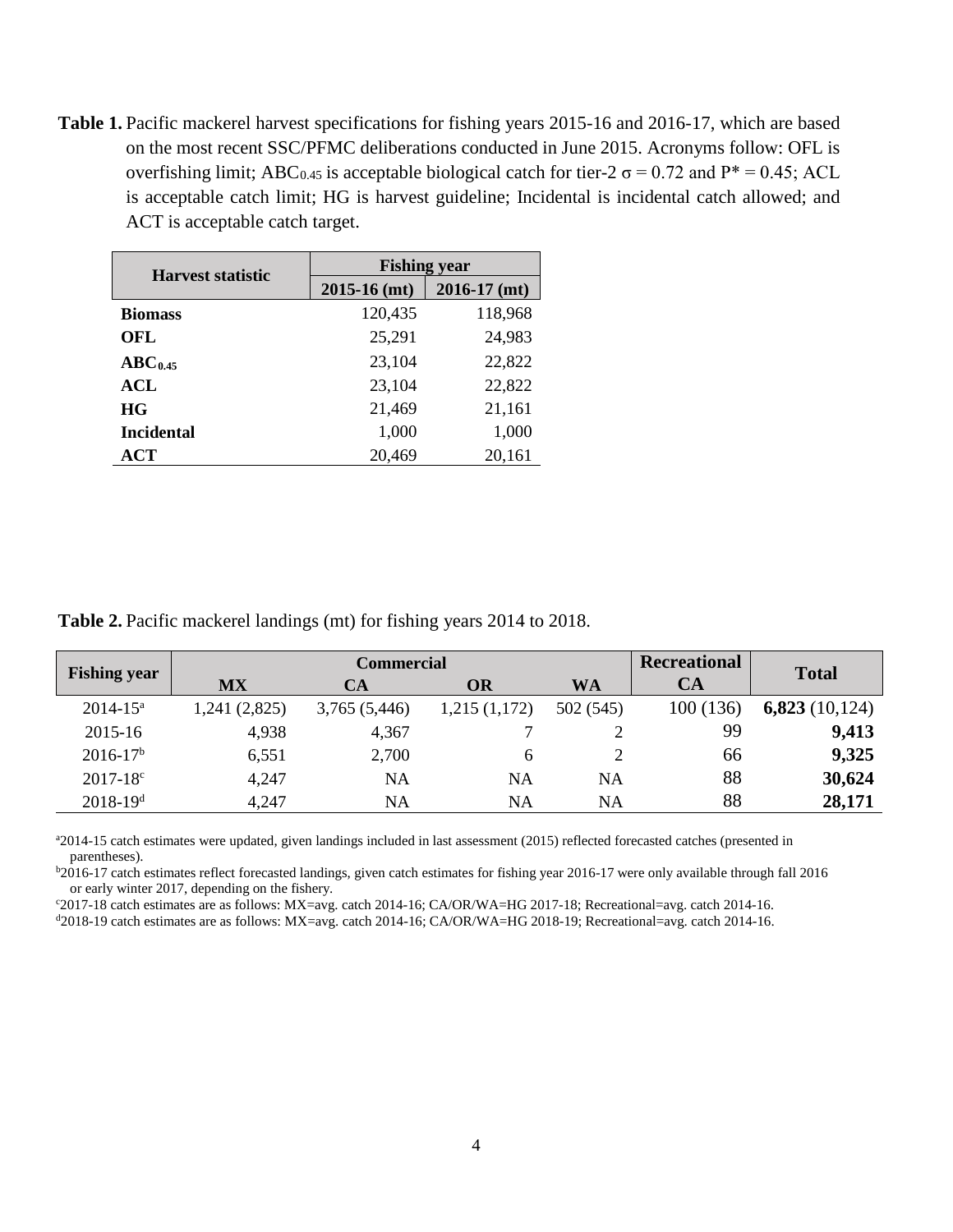**Table 3.** Pacific mackerel harvest control rules (HCR) for fishing year: A) 2017-18; and B) 2018-19. Acronyms follow: OFL is overfishing limit; ABC is acceptable biological catch; HG is harvest guideline;  $E_{MSY}$  is proxy for exploitation rate at maximum sustainable yield;  $\sigma$  is sigma uncertainty level; and  $P^*$  is the overfishing probability value for ABC calculation. See report for other terms presented in the table. Note that the following HCR table is a placeholder presently, based on previous decisions used in past projections for this stock. See Appendices for HCR tables that present yields associated with tier-1 and tier-2 σ levels across a range of P\* values for each recruitment scenario, which are intended to aid the decision process for adopting appropriate levels of uncertainty when setting final management guidelines in June 2017.

### **A) Fishing year (2017-18)**

### **Harvest control rule formulas**

 $OFL = BIOMASS \times E_{MSY} \times DISTRIBUTION$ 

 $ABC_{P*} = B IOMASS X BUFFER_{P*} X E_{MSY} X DISTRIBUTION$ 

 $HG = (B IOMASS - CUTOFF)$  x  $E_{MSY}$  x DISTRIBUTION

| <b>HCR</b> value                   | <b>Baseline model</b> | Avg. R (2012-14) | Avg. R (1997-99) |
|------------------------------------|-----------------------|------------------|------------------|
| Tier-2 $\sigma$                    | 0.72                  | 0.72             | 0.72             |
| $P*$                               | 0.45                  | 0.45             | 0.45             |
| ABC buffer for tier-2 $P^* = 0.45$ | 0.9135                | 0.9135           | 0.9135           |
| CUTOFF (mt)                        | 18,200                | 18,200           | 18,200           |
| $E_{\text{MSY}}$ = FRACTION        | 0.3                   | 0.3              | 0.3              |
| DISTRIBUTION (U.S.)                | 0.7                   | 0.7              | 0.7              |
| $B IOMASS$ (age-1+ fish, mt)       | 143,403               | 152,790          | 96,436           |
|                                    |                       |                  |                  |
| <b>HCR</b> statistic               | <b>Baseline model</b> | Avg. R (2012-14) | Avg. R (1997-99) |
| $OFL$ (mt)                         | 30,115                | 32,086           | 20,252           |
| $ABC$ (mt)                         | 27,510                | 29,311           | 18,500           |
| $HG$ (mt)                          | 26,293                | 28,264           | 16,430           |

| Harvest control rule formulas                                |                       |                  |                  |  |  |  |  |  |  |
|--------------------------------------------------------------|-----------------------|------------------|------------------|--|--|--|--|--|--|
| $[OFL = B IOMASS X EMSY X DISTRIBUTION$                      |                       |                  |                  |  |  |  |  |  |  |
| $ABC_{P*} = B IOMASS X BUFFER_{P*} X E_{MSY} X DISTRIBUTION$ |                       |                  |                  |  |  |  |  |  |  |
| $HG = (B IOMASS - CUTOFF)$ x $E_{MSY}$ x DISTRIBUTION        |                       |                  |                  |  |  |  |  |  |  |
|                                                              |                       |                  |                  |  |  |  |  |  |  |
| <b>HCR</b> value                                             | <b>Baseline model</b> | Avg. R (2012-14) | Avg. R (1997-99) |  |  |  |  |  |  |
| Tier-2 $\sigma$                                              | 0.72                  | 0.72             | 0.72             |  |  |  |  |  |  |
| $P*$                                                         | 0.45                  | 0.45             | 0.45             |  |  |  |  |  |  |
| ABC buffer for tier-2 $P^* = 0.45$                           | 0.9135                | 0.9135           | 0.9135           |  |  |  |  |  |  |
| CUTOFF (mt)                                                  | 18,200                | 18,200           | 18,200           |  |  |  |  |  |  |
| $E_{\text{MSY}}$ = FRACTION                                  | 0.3                   | 0.3              | 0.3              |  |  |  |  |  |  |
| <b>DISTRIBUTION (U.S.)</b>                                   | 0.7                   | 0.7              | 0.7              |  |  |  |  |  |  |
| $\text{BIOMASS}$ (age-1+ fish, mt)                           | 131,724               | 139,820          | 58,323           |  |  |  |  |  |  |
|                                                              |                       |                  |                  |  |  |  |  |  |  |
| <b>HCR</b> statistic                                         | <b>Baseline model</b> | Avg. R (2012-14) | Avg. R (1997-99) |  |  |  |  |  |  |
| $OFL$ (mt)                                                   | 27,662                | 29,362           | 12,248           |  |  |  |  |  |  |
| $ABC$ (mt)                                                   | 25,269                | 26,822           | 11,188           |  |  |  |  |  |  |
| HG (mt)                                                      | 23,840                | 25,540           | 8,426            |  |  |  |  |  |  |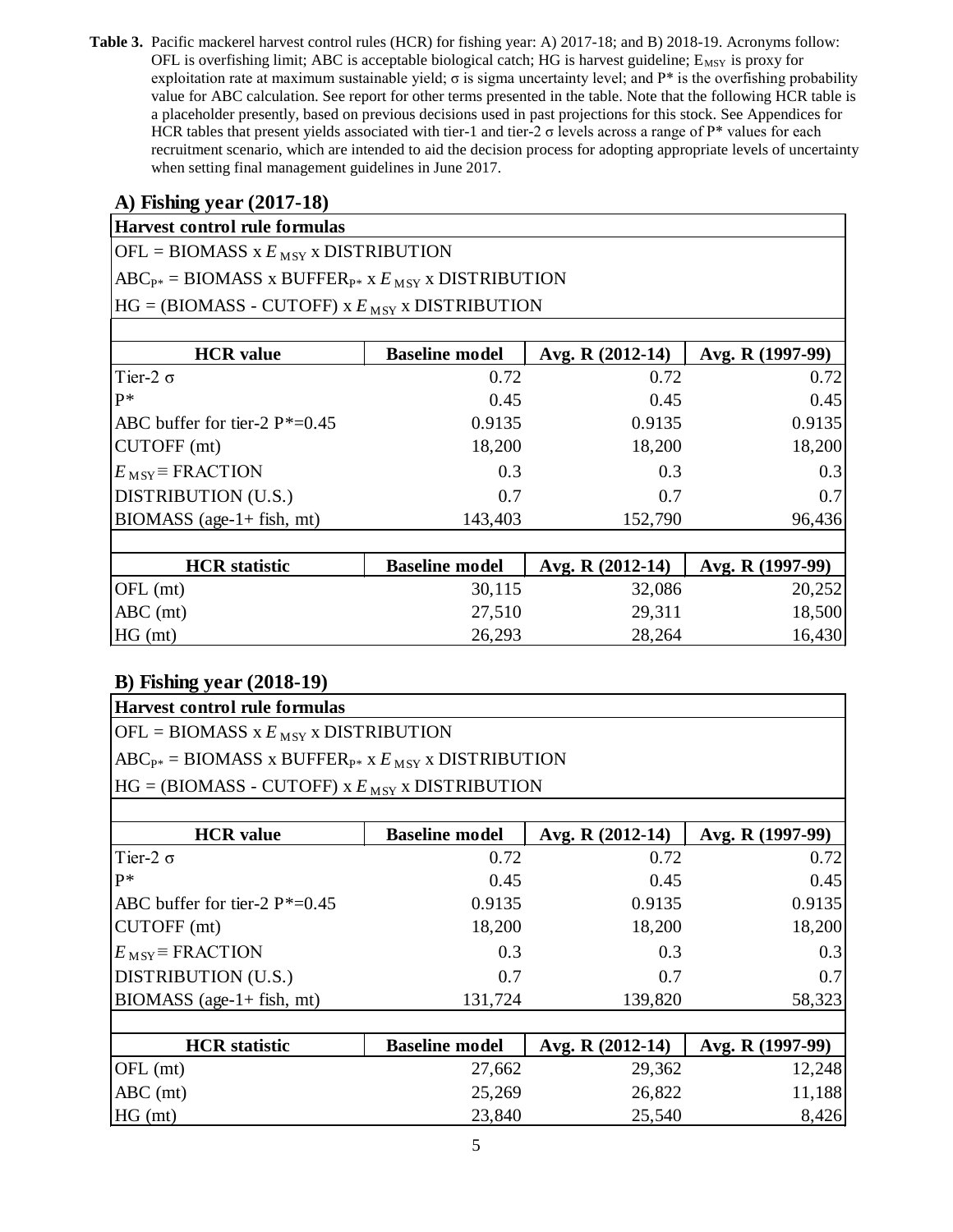

Figure 1. Estimates of Pacific mackerel stock biomass (age 1+ fish, mt) associated with alternative assumptions (model scenarios) regarding recent recruitment success.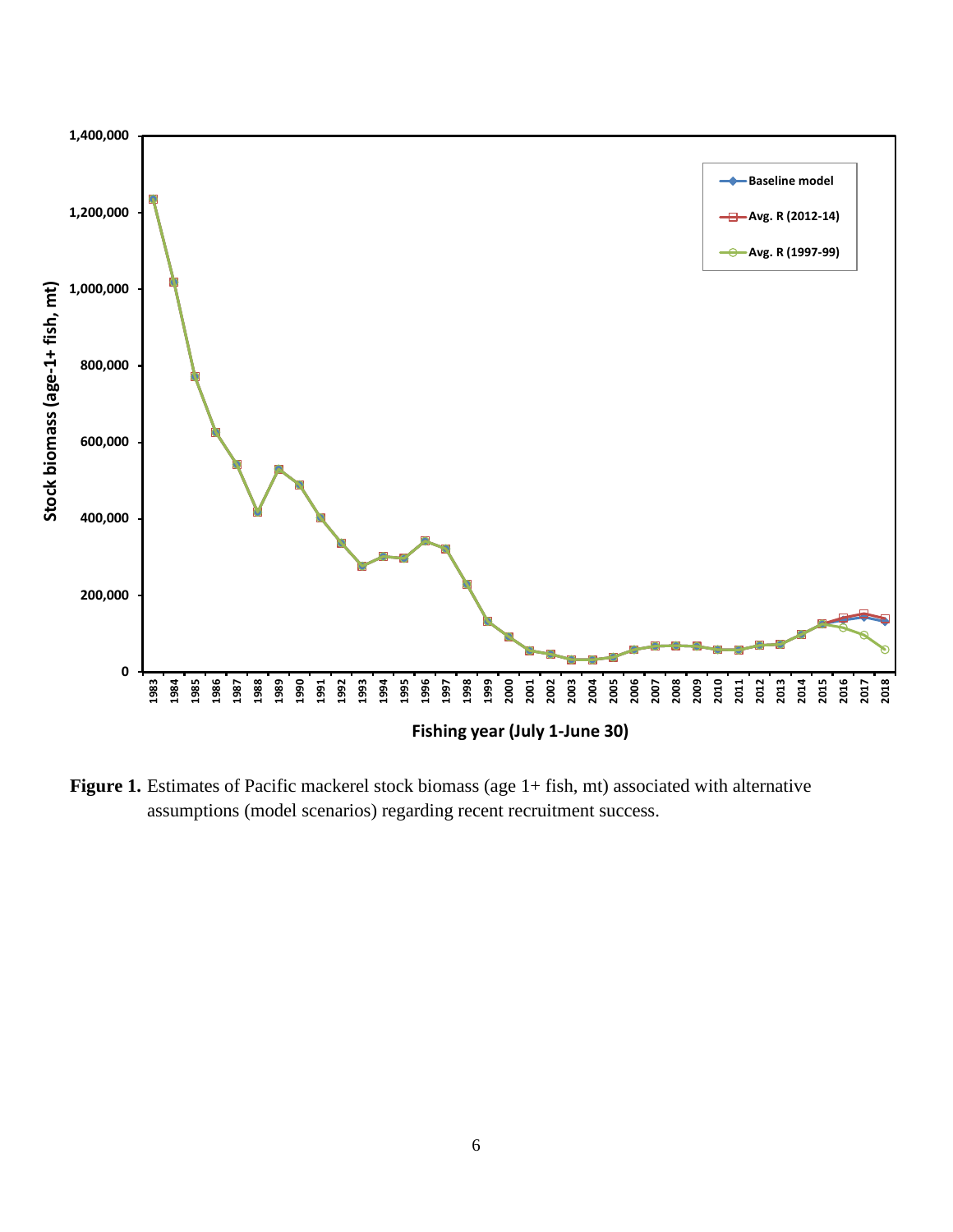

**Figure 2.** Estimates of Pacific mackerel recruitment (age-0 fish, 1,000s) associated with alternative assumptions (model scenarios) regarding recent recruitment success.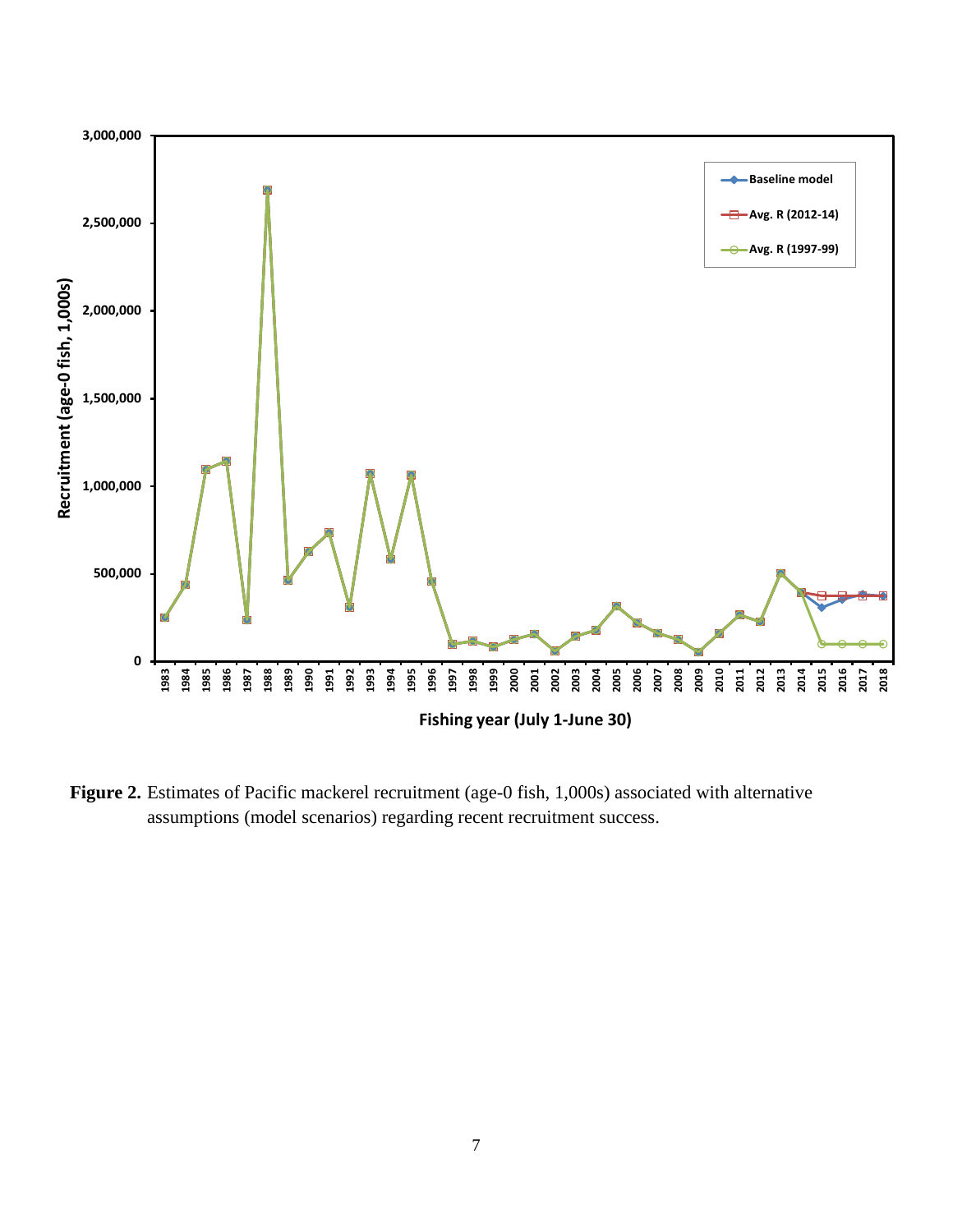#### **APPENDIX A**

Table A1-A3. Pacific mackerel harvest control rule (HCR) tables for baseline model and two alternative recruitment scenarios using the **tier-1 σ category**: A1 is baseline model; A2 is average recruitment (2012-14); and A3 is average recruitment (1997-99). For each recruitment scenario (A1-A3), tables are presented for two consecutive fishing years: A) 2017-18; and B) 2018-19. See Table 3 for acronym definitions.

### **A1) Baseline model**

#### **A) Fishing year (2017-18)**

|                                                              |         | <b>Harvest Control Rule Formulas</b>    |        |        |        |        |        |        |        |
|--------------------------------------------------------------|---------|-----------------------------------------|--------|--------|--------|--------|--------|--------|--------|
| $[OFL = BIOMASS * EMSY * DISTRIBUTION$                       |         |                                         |        |        |        |        |        |        |        |
| $ABC_{P*} = B IOMASS * BUFFER_{P*} * E_{MSY} * DISTRIBUTION$ |         |                                         |        |        |        |        |        |        |        |
| $HG = (B IOMASS - CUTOFF) * EMSY * DISTRIBUTION$             |         |                                         |        |        |        |        |        |        |        |
|                                                              |         | <b>Harvest Formula Parameters</b>       |        |        |        |        |        |        |        |
| $BIOMASS$ (ages $1+, mt$ )                                   | 143,403 |                                         |        |        |        |        |        |        |        |
| $P*$                                                         | 0.45    | 0.40                                    | 0.35   | 0.30   | 0.25   | 0.20   | 0.15   | 0.10   | 0.05   |
| ABC Buffer $_{Tier-1}$                                       | 0.9558  | 0.9128                                  | 0.8705 | 0.8280 | 0.7844 | 0.7386 | 0.6886 | 0.6304 | 0.5531 |
| $E_{\text{MSY}}$ = FRACTION                                  | 0.30    |                                         |        |        |        |        |        |        |        |
| CUTOFF (mt)                                                  | 18,200  |                                         |        |        |        |        |        |        |        |
| DISTRIBUTION (U.S.)                                          | 0.7     |                                         |        |        |        |        |        |        |        |
|                                                              |         | <b>Harvest Control Rule Values (MT)</b> |        |        |        |        |        |        |        |
| $OFL =$                                                      | 30,115  |                                         |        |        |        |        |        |        |        |
| $ABC$ <sub>Tier-1</sub> =                                    | 28,783  | 27,490                                  | 26,214 | 24,934 | 23,622 | 22,243 | 20,736 | 18,985 | 16,658 |
| $HG =$                                                       | 26,293  |                                         |        |        |        |        |        |        |        |

|                                                              |         |        | <b>Harvest Control Rule Formulas</b>    |        |        |        |        |        |        |
|--------------------------------------------------------------|---------|--------|-----------------------------------------|--------|--------|--------|--------|--------|--------|
| $[OFL = BIOMASS \times E_{MSY} \times DISTRIBUTION$          |         |        |                                         |        |        |        |        |        |        |
| $ABC_{P*} = B IOMASS X BUFFER_{P*} X E_{MSY} X DISTRIBUTION$ |         |        |                                         |        |        |        |        |        |        |
| $HG = (B IOMASS - CUTOFF)$ x $E_{MSY}$ x DISTRIBUTION        |         |        |                                         |        |        |        |        |        |        |
|                                                              |         |        | <b>Harvest Formula Parameters</b>       |        |        |        |        |        |        |
| $B IOMASS$ (ages $1+, mt$ )                                  | 131,724 |        |                                         |        |        |        |        |        |        |
| $P*$                                                         | 0.45    | 0.40   | 0.35                                    | 0.30   | 0.25   | 0.20   | 0.15   | 0.10   | 0.05   |
| ABC Buffer $_{Tier-1}$                                       | 0.9558  | 0.9128 | 0.8705                                  | 0.8280 | 0.7844 | 0.7386 | 0.6886 | 0.6304 | 0.5531 |
| $E_{\text{MSY}}$ = FRACTION                                  | 0.30    |        |                                         |        |        |        |        |        |        |
| CUTOFF (mt)                                                  | 18,200  |        |                                         |        |        |        |        |        |        |
| DISTRIBUTION (U.S.)                                          | 0.7     |        |                                         |        |        |        |        |        |        |
|                                                              |         |        | <b>Harvest Control Rule Values (MT)</b> |        |        |        |        |        |        |
| $OFL =$                                                      | 27,662  |        |                                         |        |        |        |        |        |        |
| $ABC$ <sub>Tier-1</sub> =                                    | 26,439  | 25,251 | 24,079                                  | 22,903 | 21,699 | 20,431 | 19,048 | 17,439 | 15,301 |
| $HG =$                                                       | 23,840  |        |                                         |        |        |        |        |        |        |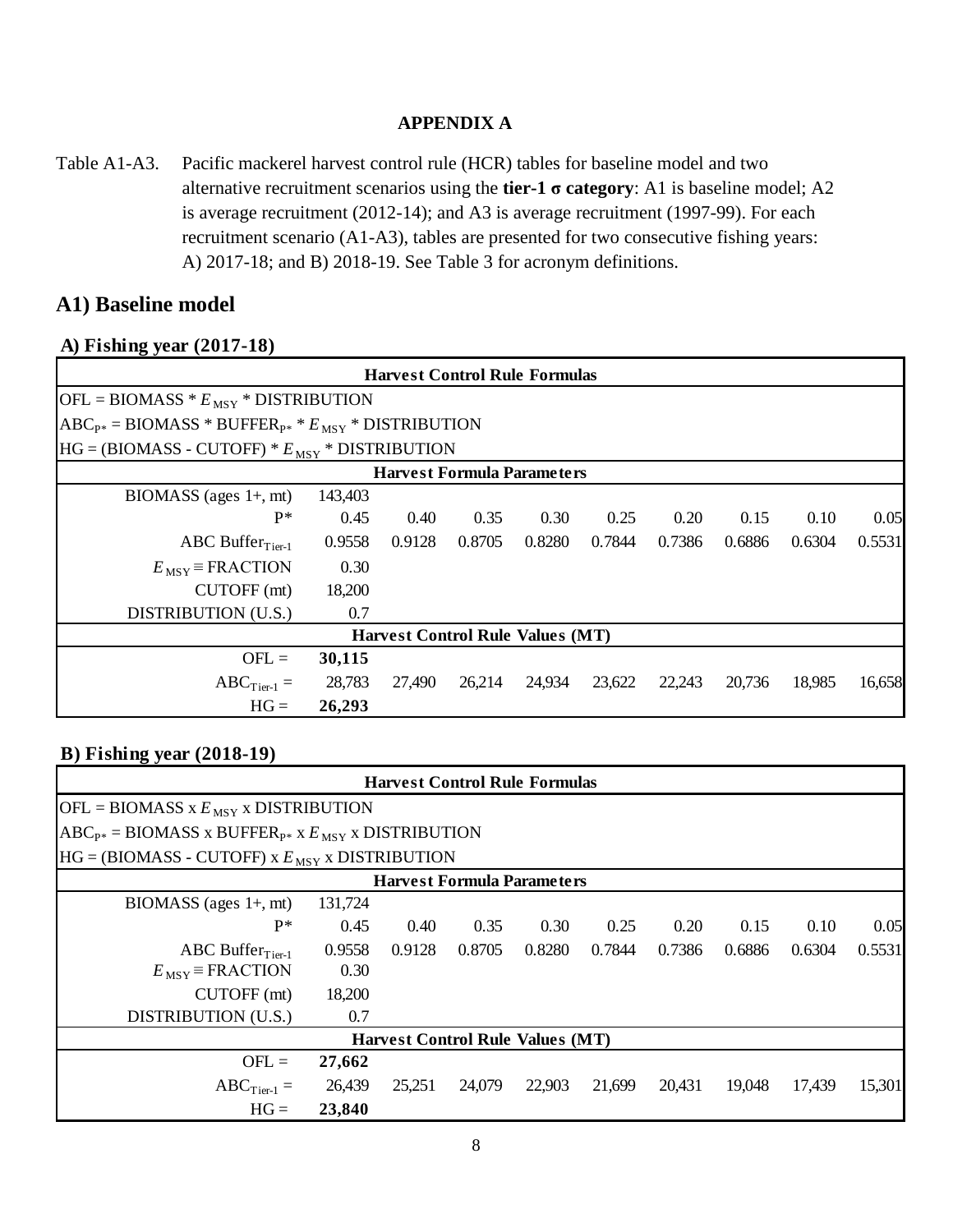## **A2) Average recruitment (2012-14)**

# **A) Fishing year (2017-18)**

|                                                              |        | <b>Harvest Control Rule Formulas</b>                    |      |      |      |                                                  |      |      |        |
|--------------------------------------------------------------|--------|---------------------------------------------------------|------|------|------|--------------------------------------------------|------|------|--------|
| $[OFL = BIOMASS \times E_{MSY} \times DISTRIBUTION$          |        |                                                         |      |      |      |                                                  |      |      |        |
| $ABC_{P*} = B IOMASS X BUFFER_{P*} X E_{MSY} X DISTRIBUTION$ |        |                                                         |      |      |      |                                                  |      |      |        |
| $HG = (B IOMASS - CUTOFF)$ x $E_{MSY}$ x DISTRIBUTION        |        |                                                         |      |      |      |                                                  |      |      |        |
|                                                              |        | <b>Harvest Formula Parameters</b>                       |      |      |      |                                                  |      |      |        |
| BIOMASS (ages $1+$ , mt) 152,790                             |        |                                                         |      |      |      |                                                  |      |      |        |
| $P*$                                                         | 0.45   | 0.40                                                    | 0.35 | 0.30 | 0.25 | 0.20                                             | 0.15 | 0.10 | 0.05   |
| ABC Buffer $_{Tier-1}$                                       |        | 0.9558 0.9128 0.8705 0.8280 0.7844 0.7386 0.6886 0.6304 |      |      |      |                                                  |      |      | 0.5531 |
| $E_{\text{MSY}}$ = FRACTION                                  | 0.30   |                                                         |      |      |      |                                                  |      |      |        |
| CUTOFF (mt)                                                  | 18,200 |                                                         |      |      |      |                                                  |      |      |        |
| DISTRIBUTION (U.S.)                                          | 0.7    |                                                         |      |      |      |                                                  |      |      |        |
|                                                              |        | <b>Harvest Control Rule Values (MT)</b>                 |      |      |      |                                                  |      |      |        |
| $OFL =$                                                      | 32,086 |                                                         |      |      |      |                                                  |      |      |        |
| $ABC_{Tier-1} =$                                             | 30,667 |                                                         |      |      |      | 29,289 27,930 26,566 25,169 23,699 22,094 20,228 |      |      | 17,748 |
| $HG =$                                                       | 28,264 |                                                         |      |      |      |                                                  |      |      |        |

|                                                              | <b>Harvest Control Rule Formulas</b> |      |      |                                         |      |      |                                                                |      |        |  |
|--------------------------------------------------------------|--------------------------------------|------|------|-----------------------------------------|------|------|----------------------------------------------------------------|------|--------|--|
| $[OFL = B IOMASS X EMSY X DISTRIBUTION$                      |                                      |      |      |                                         |      |      |                                                                |      |        |  |
| $ABC_{P*} = B IOMASS X BUFFER_{P*} X E_{MSY} X DISTRIBUTION$ |                                      |      |      |                                         |      |      |                                                                |      |        |  |
| $HG = (B IOMASS - CUTOFF)$ x $E_{MSY}$ x DISTRIBUTION        |                                      |      |      |                                         |      |      |                                                                |      |        |  |
|                                                              | <b>Harvest Formula Parameters</b>    |      |      |                                         |      |      |                                                                |      |        |  |
| $B IOMASS$ (ages $1+, mt$ )                                  | 139,820                              |      |      |                                         |      |      |                                                                |      |        |  |
| $P^*$                                                        | 0.45                                 | 0.40 | 0.35 | 0.30                                    | 0.25 | 0.20 | 0.15                                                           | 0.10 | 0.05   |  |
| ABC Buffer $_{Tier-1}$                                       |                                      |      |      |                                         |      |      | 0.9558 0.9128 0.8705 0.8280 0.7844 0.7386 0.6886 0.6304 0.5531 |      |        |  |
| $E_{\text{MSY}}$ = FRACTION                                  | 0.30                                 |      |      |                                         |      |      |                                                                |      |        |  |
| $CUTOFF$ (mt)                                                | 18,200                               |      |      |                                         |      |      |                                                                |      |        |  |
| DISTRIBUTION (U.S.)                                          | 0.7                                  |      |      |                                         |      |      |                                                                |      |        |  |
|                                                              |                                      |      |      | <b>Harvest Control Rule Values (MT)</b> |      |      |                                                                |      |        |  |
| $OFL =$                                                      | 29,362                               |      |      |                                         |      |      |                                                                |      |        |  |
| $ABC_{Tier-1} =$                                             | 28,064                               |      |      |                                         |      |      | 26,803 25,559 24,311 23,032 21,687 20,218 18,511               |      | 16,241 |  |
| $HG =$                                                       | 25,540                               |      |      |                                         |      |      |                                                                |      |        |  |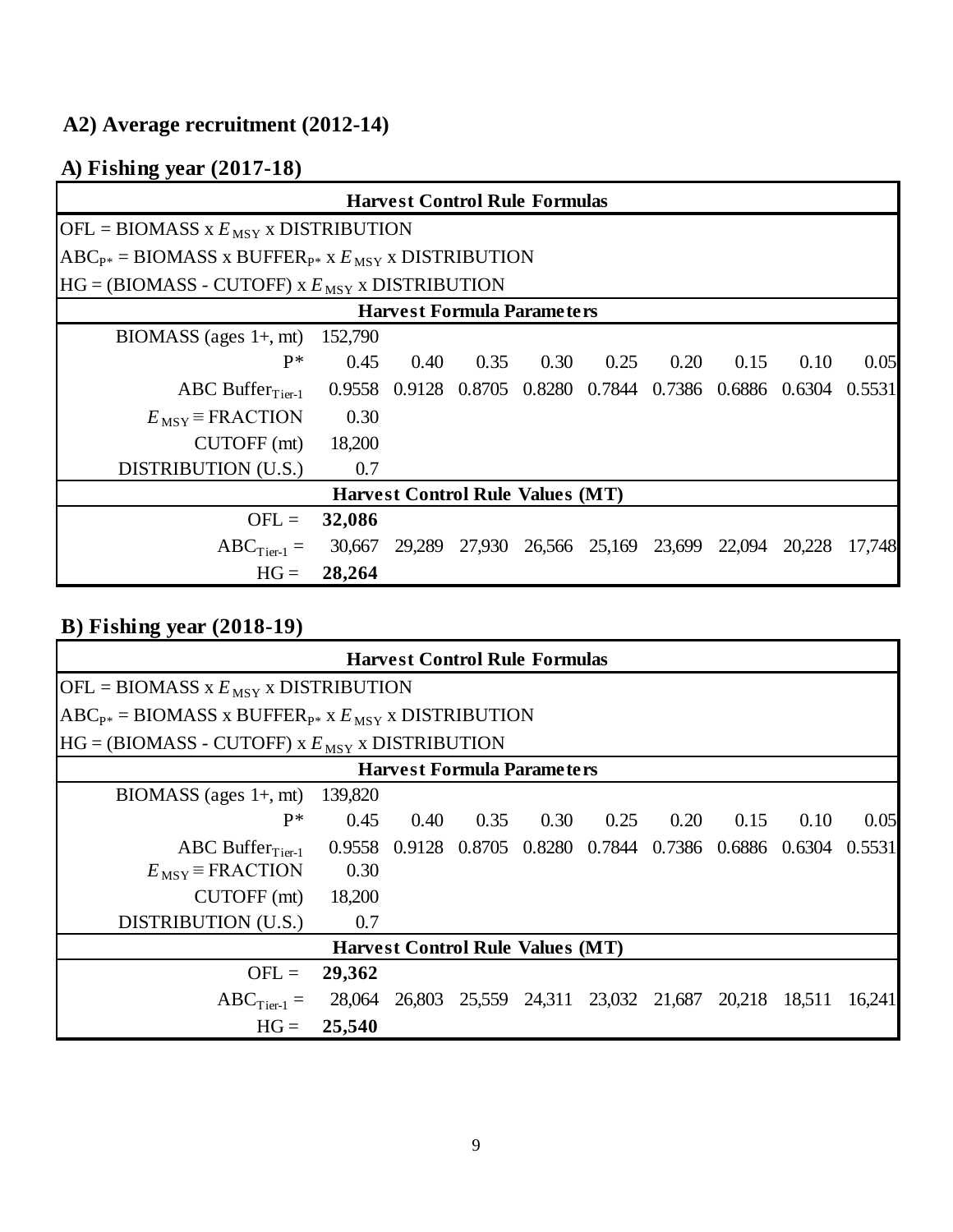## **A3) Average recruitment (1997-99)**

# **A) Fishing year (2017-18)**

|                                                                                             |               | <b>Harvest Control Rule Formulas</b>    |                             |  |      |      |      |        |
|---------------------------------------------------------------------------------------------|---------------|-----------------------------------------|-----------------------------|--|------|------|------|--------|
| $[OFL = B IOMASS X EMSY X DISTRIBUTION$                                                     |               |                                         |                             |  |      |      |      |        |
| $[ABC_{P*} = B IOMASS X BUFFER_{P*} X E_{MSY} X DISTRIBUTION$                               |               |                                         |                             |  |      |      |      |        |
| $HG = (B IOMASS - CUTOFF)$ x $E_{MSY}$ x DISTRIBUTION                                       |               |                                         |                             |  |      |      |      |        |
|                                                                                             |               | <b>Harvest Formula Parameters</b>       |                             |  |      |      |      |        |
| BIOMASS (ages $1+$ , mt) 96,436                                                             |               |                                         |                             |  |      |      |      |        |
| $P*$                                                                                        | 0.45          |                                         | $0.40$ $0.35$ $0.30$ $0.25$ |  | 0.20 | 0.15 | 0.10 | 0.05   |
| ABC Buffer <sub>Tier-1</sub> 0.9558 0.9128 0.8705 0.8280 0.7844 0.7386 0.6886 0.6304 0.5531 |               |                                         |                             |  |      |      |      |        |
| $E_{\text{MSY}}$ = FRACTION                                                                 | 0.30          |                                         |                             |  |      |      |      |        |
| CUTOFF $(mt)$ 18,200                                                                        |               |                                         |                             |  |      |      |      |        |
| DISTRIBUTION (U.S.)                                                                         | 0.7           |                                         |                             |  |      |      |      |        |
|                                                                                             |               | <b>Harvest Control Rule Values (MT)</b> |                             |  |      |      |      |        |
| OFL = $20,252$                                                                              |               |                                         |                             |  |      |      |      |        |
| $ABC_{Tier,1} = 19,356$ 18,486 17,628 16,768 15,886 14,958 13,945 12,767                    |               |                                         |                             |  |      |      |      | 11,202 |
|                                                                                             | $HG = 16,430$ |                                         |                             |  |      |      |      |        |

|                                                                                             |                                   |      | <b>Harvest Control Rule Formulas</b>    |      |      |       |       |       |       |  |
|---------------------------------------------------------------------------------------------|-----------------------------------|------|-----------------------------------------|------|------|-------|-------|-------|-------|--|
| $[OFL = BIOMASS \times E_{MSY} \times DISTRIBUTION$                                         |                                   |      |                                         |      |      |       |       |       |       |  |
| $[ABC_{P*} = B IOMASS X BUFFER_{P*} X E_{MSY} X DISTRIBUTION$                               |                                   |      |                                         |      |      |       |       |       |       |  |
| $HG = (B IOMASS - CUTOFF)$ x $E_{MSY}$ x DISTRIBUTION                                       |                                   |      |                                         |      |      |       |       |       |       |  |
|                                                                                             | <b>Harvest Formula Parameters</b> |      |                                         |      |      |       |       |       |       |  |
| BIOMASS (ages $1+$ , mt) 58,323                                                             |                                   |      |                                         |      |      |       |       |       |       |  |
| $P*$                                                                                        | 0.45                              | 0.40 | 0.35                                    | 0.30 | 0.25 | 0.20  | 0.15  | 0.10  | 0.05  |  |
| ABC Buffer <sub>Tier-1</sub> 0.9558 0.9128 0.8705 0.8280 0.7844 0.7386 0.6886 0.6304 0.5531 |                                   |      |                                         |      |      |       |       |       |       |  |
| $E_{\text{MSY}}$ = FRACTION                                                                 | 0.30                              |      |                                         |      |      |       |       |       |       |  |
| CUTOFF $(mt)$ 18,200                                                                        |                                   |      |                                         |      |      |       |       |       |       |  |
| DISTRIBUTION (U.S.) 0.7                                                                     |                                   |      |                                         |      |      |       |       |       |       |  |
|                                                                                             |                                   |      | <b>Harvest Control Rule Values (MT)</b> |      |      |       |       |       |       |  |
| OFL = $12,248$                                                                              |                                   |      |                                         |      |      |       |       |       |       |  |
| $\text{ABC}_{\text{Tier-1}} = 11,706 \quad 11,180 \quad 10,661 \quad 10,141 \quad 9,607$    |                                   |      |                                         |      |      | 9,046 | 8,434 | 7,721 | 6,775 |  |
| $HG =$                                                                                      | 8,426                             |      |                                         |      |      |       |       |       |       |  |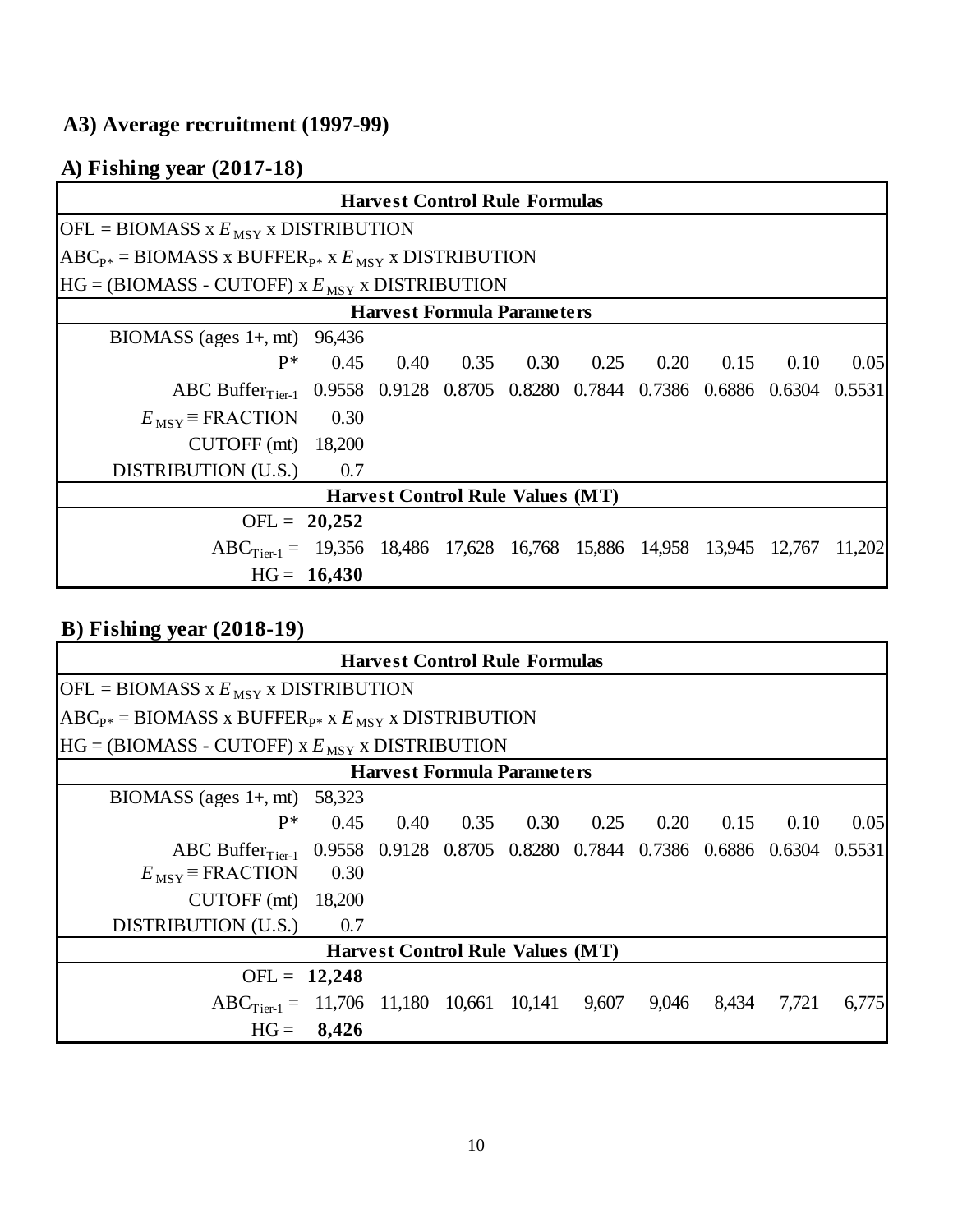#### **APPENDIX B**

Table B1-B3. Pacific mackerel harvest control rule (HCR) tables for baseline model and two alternative recruitment scenarios using the **tier-2 σ category**: B1 is baseline model; B2 is average recruitment (2012-14); and B3 is average recruitment (1997-99). For each recruitment scenario (B1-B3), tables are presented for two consecutive fishing years: A) 2017-18; and B) 2018-19. See Table 3 for acronym definitions.

### **B1) Baseline model**

#### **A) Fishing year (2017-18)**

|                                                              |         |        | <b>Harvest Control Rule Formulas</b>    |        |        |        |        |        |        |
|--------------------------------------------------------------|---------|--------|-----------------------------------------|--------|--------|--------|--------|--------|--------|
| $[OFL = B IOMASS X EMSY X DISTRIBUTION$                      |         |        |                                         |        |        |        |        |        |        |
| $ABC_{P*} = B IOMASS X BUFFER_{P*} X E_{MSY} X DISTRIBUTION$ |         |        |                                         |        |        |        |        |        |        |
| $HG = (B IOMASS - CUTOFF)$ x $E_{MSY}$ x DISTRIBUTION        |         |        |                                         |        |        |        |        |        |        |
|                                                              |         |        | <b>Harvest Formula Parameters</b>       |        |        |        |        |        |        |
| $B IOMASS$ (ages $1+, mt$ )                                  | 143,403 |        |                                         |        |        |        |        |        |        |
| $P*$                                                         | 0.45    | 0.40   | 0.35                                    | 0.30   | 0.25   | 0.20   | 0.15   | 0.10   | 0.05   |
| ABC Buffer $_{Tier-2}$                                       | 0.9135  | 0.8333 | 0.7577                                  | 0.6855 | 0.6153 | 0.5455 | 0.4741 | 0.3974 | 0.3060 |
| $E_{\text{MSY}}$ = FRACTION                                  | 0.30    |        |                                         |        |        |        |        |        |        |
| $CUTOFF$ (mt)                                                | 18,200  |        |                                         |        |        |        |        |        |        |
| DISTRIBUTION (U.S.)                                          | 0.7     |        |                                         |        |        |        |        |        |        |
|                                                              |         |        | <b>Harvest Control Rule Values (MT)</b> |        |        |        |        |        |        |
| $OFL =$                                                      | 30,115  |        |                                         |        |        |        |        |        |        |
| $ABC_{Tier-2} =$                                             | 27,510  | 25,093 | 22,819                                  | 20,644 | 18,530 | 16,429 | 14,279 | 11,969 | 9,214  |
| $HG =$                                                       | 26,293  |        |                                         |        |        |        |        |        |        |

|                                                              |         |        | <b>Harvest Control Rule Formulas</b>    |        |        |        |        |        |        |
|--------------------------------------------------------------|---------|--------|-----------------------------------------|--------|--------|--------|--------|--------|--------|
| $[OFL = BIOMASS X EMSY X DISTRIBUTION$                       |         |        |                                         |        |        |        |        |        |        |
| $ABC_{P*} = B IOMASS X BUFFER_{P*} X E_{MSY} X DISTRIBUTION$ |         |        |                                         |        |        |        |        |        |        |
| $HG = (B IOMASS - CUTOFF) * EMSY * DISTRIBUTION$             |         |        |                                         |        |        |        |        |        |        |
|                                                              |         |        | <b>Harvest Formula Parameters</b>       |        |        |        |        |        |        |
| $BIOMASS$ (ages $1+, mt$ )                                   | 131,724 |        |                                         |        |        |        |        |        |        |
| $P*$                                                         | 0.45    | 0.40   | 0.35                                    | 0.30   | 0.25   | 0.20   | 0.15   | 0.10   | 0.05   |
| ABC Buffer $_{Tier-2}$                                       | 0.9135  | 0.8333 | 0.7577                                  | 0.6855 | 0.6153 | 0.5455 | 0.4741 | 0.3974 | 0.3060 |
| $E_{\text{MSY}}$ = FRACTION                                  | 0.30    |        |                                         |        |        |        |        |        |        |
| CUTOFF (mt)                                                  | 18,200  |        |                                         |        |        |        |        |        |        |
| DISTRIBUTION (U.S.)                                          | 0.7     |        |                                         |        |        |        |        |        |        |
|                                                              |         |        | <b>Harvest Control Rule Values (MT)</b> |        |        |        |        |        |        |
| $OFL =$                                                      | 27,662  |        |                                         |        |        |        |        |        |        |
| $ABC$ <sub>Tier-2</sub> =                                    | 25,269  | 23,050 | 20,960                                  | 18,963 | 17,021 | 15,091 | 13,116 | 10.994 | 8,464  |
| $HG =$                                                       | 23,840  |        |                                         |        |        |        |        |        |        |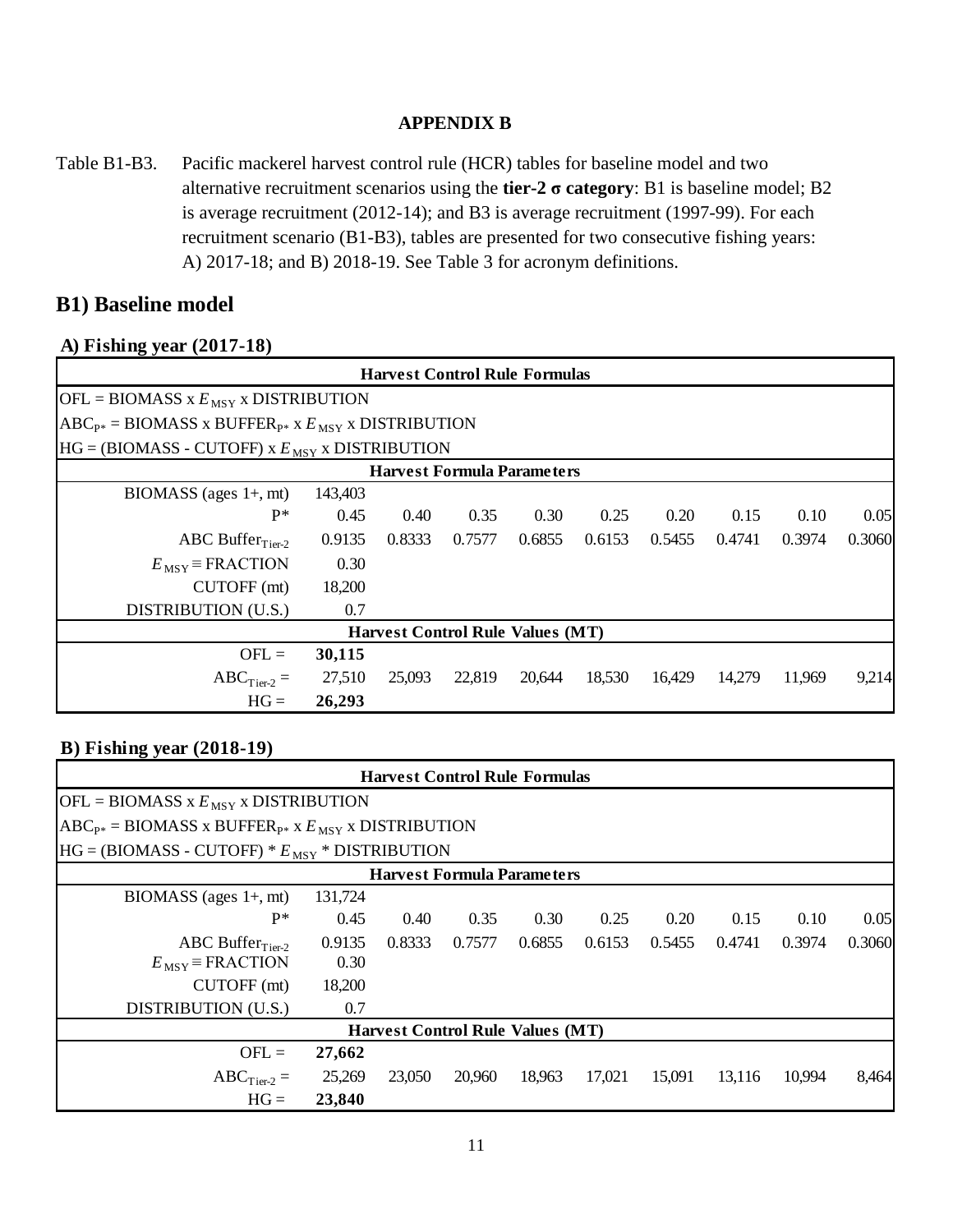# **B2) Average recruitment (2012-14)**

## **A) Fishing year (2017-18)**

|                                                              |        | <b>Harvest Control Rule Formulas</b> |      |  |  |                                |                                                                |      |       |
|--------------------------------------------------------------|--------|--------------------------------------|------|--|--|--------------------------------|----------------------------------------------------------------|------|-------|
| $[OFL = B IOMASS \times E_{MSY} \times DISTRIBUTION$         |        |                                      |      |  |  |                                |                                                                |      |       |
| $ABC_{P*} = B IOMASS X BUFFER_{P*} X E_{MSY} X DISTRIBUTION$ |        |                                      |      |  |  |                                |                                                                |      |       |
| $HG = (B IOMASS - CUTOFF)$ x $E_{MSY}$ x DISTRIBUTION        |        |                                      |      |  |  |                                |                                                                |      |       |
| <b>Harvest Formula Parameters</b>                            |        |                                      |      |  |  |                                |                                                                |      |       |
| BIOMASS (ages $1+$ , mt) 152,790                             |        |                                      |      |  |  |                                |                                                                |      |       |
| $P*$                                                         | 0.45   | 0.40                                 | 0.35 |  |  | $0.30 \qquad 0.25 \qquad 0.20$ | 0.15                                                           | 0.10 | 0.05  |
| ABC Buffer $_{Tier-2}$                                       |        |                                      |      |  |  |                                | 0.9135 0.8333 0.7577 0.6855 0.6153 0.5455 0.4741 0.3974 0.3060 |      |       |
| $E_{\text{MSY}}$ = FRACTION                                  | 0.30   |                                      |      |  |  |                                |                                                                |      |       |
| $CUTOFF$ (mt)                                                | 18,200 |                                      |      |  |  |                                |                                                                |      |       |
| DISTRIBUTION (U.S.)                                          | 0.7    |                                      |      |  |  |                                |                                                                |      |       |
| <b>Harvest Control Rule Values (MT)</b>                      |        |                                      |      |  |  |                                |                                                                |      |       |
| $OFL =$                                                      | 32,086 |                                      |      |  |  |                                |                                                                |      |       |
| $ABC_{Tier-2} =$                                             | 29,310 |                                      |      |  |  |                                | 26,736 24,312 21,996 19,743 17,504 15,214 12,752               |      | 9,817 |
| $HG =$                                                       | 28,264 |                                      |      |  |  |                                |                                                                |      |       |

| <b>Harvest Control Rule Formulas</b>                         |         |      |      |      |      |                                                         |      |      |        |
|--------------------------------------------------------------|---------|------|------|------|------|---------------------------------------------------------|------|------|--------|
| $[OFL = BIOMASS \times E_{MSY} \times DISTRIBUTION$          |         |      |      |      |      |                                                         |      |      |        |
| $ABC_{P*} = B IOMASS X BUFFER_{P*} X E_{MSY} X DISTRIBUTION$ |         |      |      |      |      |                                                         |      |      |        |
| $HG = (B IOMASS - CUTOFF)$ x $E_{MSY}$ x DISTRIBUTION        |         |      |      |      |      |                                                         |      |      |        |
| <b>Harvest Formula Parameters</b>                            |         |      |      |      |      |                                                         |      |      |        |
| $B IOMASS$ (ages $1+, mt$ )                                  | 139,820 |      |      |      |      |                                                         |      |      |        |
| $P^*$                                                        | 0.45    | 0.40 | 0.35 | 0.30 | 0.25 | 0.20                                                    | 0.15 | 0.10 | 0.05   |
| ABC Buffer $_{Tier-2}$                                       |         |      |      |      |      | 0.9135 0.8333 0.7577 0.6855 0.6153 0.5455 0.4741 0.3974 |      |      | 0.3060 |
| $E_{\text{MSY}}$ = FRACTION                                  | 0.30    |      |      |      |      |                                                         |      |      |        |
| CUTOFF (mt)                                                  | 18,200  |      |      |      |      |                                                         |      |      |        |
| DISTRIBUTION (U.S.)                                          | 0.7     |      |      |      |      |                                                         |      |      |        |
| <b>Harvest Control Rule Values (MT)</b>                      |         |      |      |      |      |                                                         |      |      |        |
| $OFL =$                                                      | 29,362  |      |      |      |      |                                                         |      |      |        |
| $ABC_{Tier-2} =$                                             | 26,822  |      |      |      |      | 24,466 22,249 20,129 18,067 16,018 13,922 11,670        |      |      | 8,984  |
| $HG =$                                                       | 25,540  |      |      |      |      |                                                         |      |      |        |